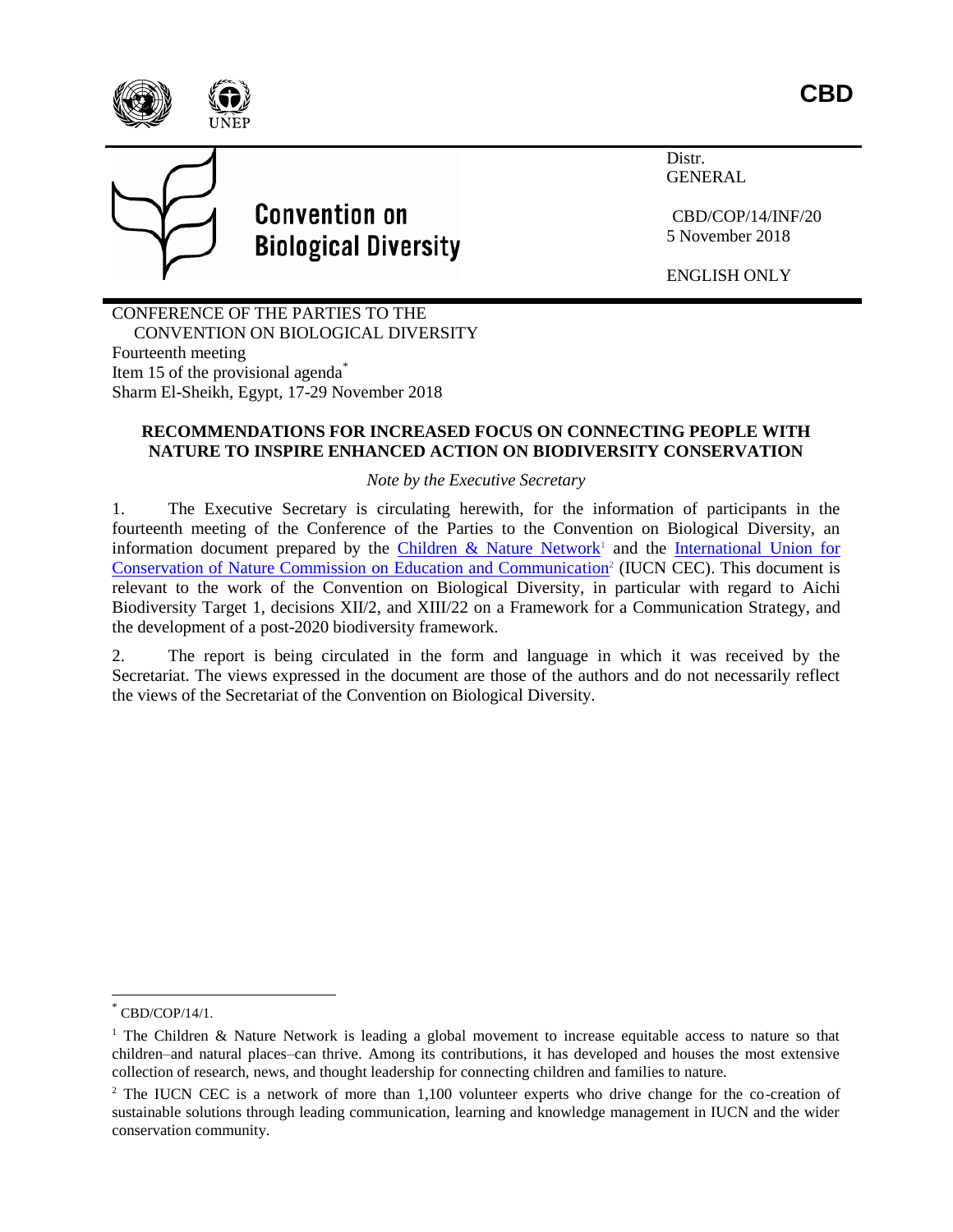#### **RECOMMENDATIONS FOR ACTION**

1. National and sub-national governments and stakeholders have the opportunity to implement sectorspecific policies to enhance action on connecting people with nature as a key strategy for achieving the Aichi Biodiversity Targets and implementing the Convention on Biological Diversity Post-2020. Such policies include the following (this document provides rationale for the policies):

- Education and child care policies that enable time outdoors in nature and experiential learning about nature in early childhood and throughout life;
- Health and elder care policies that embrace contact with nature as a mechanism for delivering physical and mental health benefits for all people of all ages;
- Community planning and urban development policies to create nature-rich cities that include parks and protected areas tailored to maximize the co-benefits for people and nature;
- Parks, outdoor recreation, and tourism policies that encourage family-friendly experiences; interpretive programmes; and outdoor, nature-based and experiential education;
- Arts and culture policies that promote the integration of culture and nature to develop a sense of oneness with nature while celebrating stories of connection and healing;
- Policies that encourage private sector investment in environmentally sustainable programming, infrastructure, and innovative solutions for connecting people with nature; and
- Policies that call for biodiversity conservation organisations to work across sectors so that all people, equitably and inclusively, experience the diverse benefits of connectedness with nature.

## **INTRODUCTION**

2. This information document presents a synthesis of evidence supporting enhanced action on connecting people with nature as a means for creating the broad-based public and cross-sectoral support and action on biodiversity necessary to implement the Convention on Biological Diversity (CBD) and its Strategic Plan during this and subsequent decades.

3. An important area for enhanced action identified in GBO4 is "Coherent, strategic and sustained communication efforts, strategies, and campaigns to increase awareness of biodiversity and its values, and ways to support its conservation and sustainable use" – i.e., Aichi Biodiversity Target 1. The Convention's [Communication, Education and Public Awareness](https://www.cbd.int/cepa/) (CEPA) programme is an important instrument for delivering on action on Target 1. Decision XII//2 re-enforced the important role of CEPA and led to the development of recommendations for better communication of the values of biodiversity, including a Framework for a Communication Strategy (see Decision XIII/22). The over-arching goal of this framework is to support the implementation of the CBD now and in the subsequent decades leading up to 2050.

4. As is noted in the [description of Aichi Biodiversity Target 1,](https://www.cbd.int/cepa/target1/) addressing the direct and underlying drivers of biodiversity loss will ultimately require behavioural change by individuals, organisations and governments. Understanding, awareness and appreciation of the diverse values of biodiversity underpin the willingness of individuals to make the necessary changes and actions and to create the "political will" for governments to act.

5. A new synthesis of factors that influence conservation and pro-environment behaviours has been developed by the Children & Nature Network in collaboration with the International Union for Conservation of Nature (IUCN) and several partner organisations worldwide through  $\frac{\text{#NatureForAll}}{\text{#NatureForAll}}$  $\frac{\text{#NatureForAll}}{\text{#NatureForAll}}$  $\frac{\text{#NatureForAll}}{\text{#NatureForAll}}$ (Charles et al, 2018). Aspects of this evidence that are particularly relevant in the context of the Convention are presented below.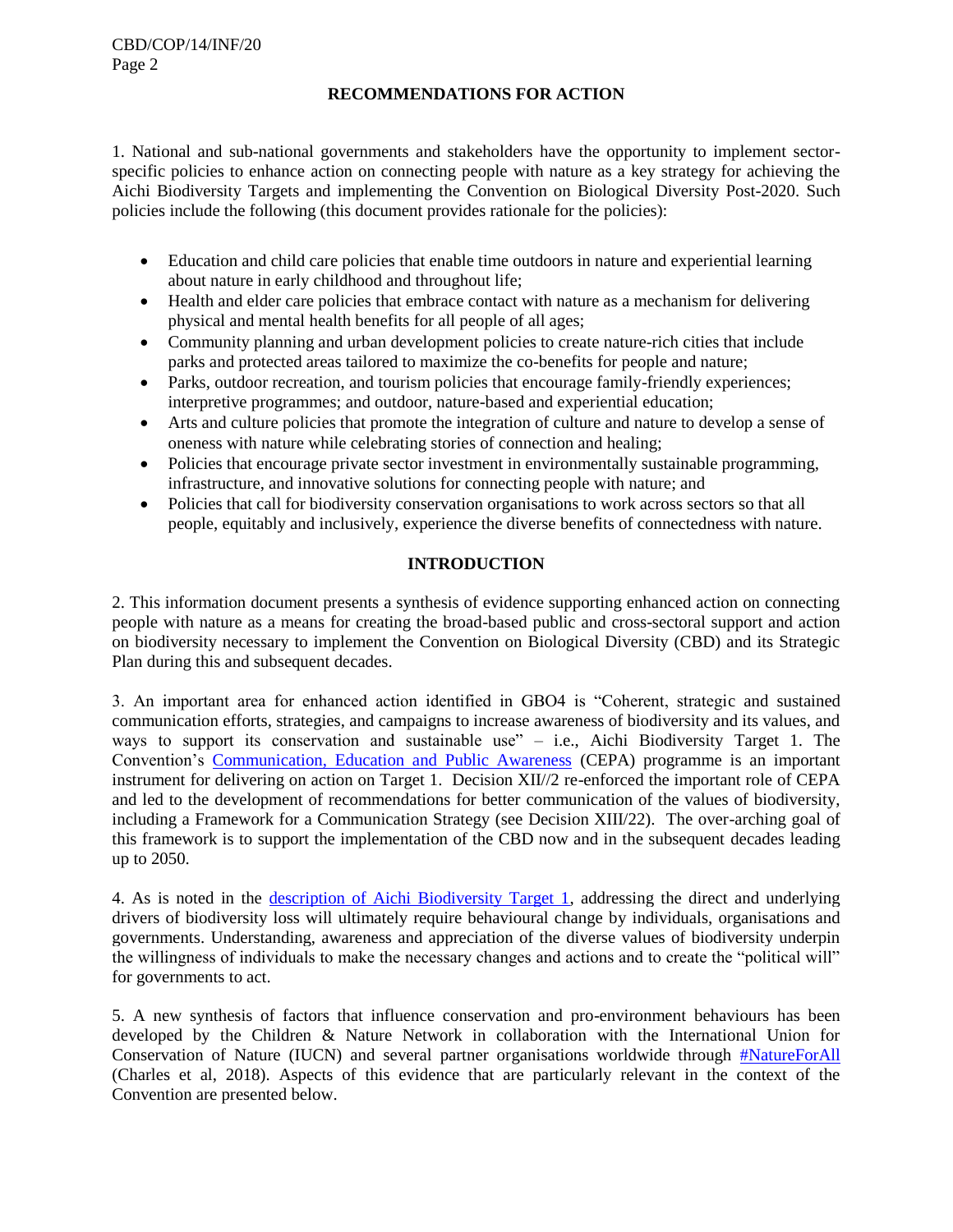6. This growing body of evidence consistently demonstrates that, in addition to awareness, meaningful experiences and connection with nature are key to engendering stronger valuation, support, and action for biodiversity conservation across generations, sectors, and societies. Increased attention to the importance of public engagement and connection with nature will be important for achieving behaviour change and creating and maintaining the political will for governments to implement the Convention. While they remain critically important, efforts to increase awareness and understanding of biodiversity and its values, and of actions that can be taken, are not enough.

#### **CONTEXT**

7. In recognition of the importance of societal disconnect from nature as an indirect driver of biodiversity loss, in 2016 the International Union for Conservation of Nature (IUCN) launched [#NatureForAll,](http://natureforall.global/) a global movement to inspire love, support and action for nature conservation. The [IUCN Commission on](https://www.iucn.org/commissions/commission-education-and-communication)  [Education and Communication](https://www.iucn.org/commissions/commission-education-and-communication) and [IUCN World Commission on Protected Areas,](https://www.iucn.org/theme/protected-areas/wcpa/what-we-do/natureforall) are co-leading #NatureForAll by bringing together a diverse coalition of partners to collaborate, scale up actions, and broaden their reach to engage people from all walks of life to experience, connect with, and take action for nature. #NatureForAll partners are showing how personal experiences and connections with nature provide powerful benefits for individual and societal health, well-being, and resilience and are a foundation for lifelong support for conservation.

#### **Benefits of Connecting with Nature**

8. The benefits of connecting with nature start with our children. For example, infants and toddlers develop healthy, resilient bodies from time spent exploring hands-on and whole-body with natural materials. They are stimulated cognitively and physically by the sights and sounds in outdoor spaces. They develop social skills and bond with family members through shared experiences in the outdoors. (D'Amore, Charles & Louv, 2015; St. Antoine, Charles & Louv, 2012). Outdoor play in school-aged children has been linked to the development of core skills, including problem-solving and reasoning, creativity, curiosity, risk-identification, self-regulation and social and emotional learning. (Greffrath et al., 2011; Strong et al., 2005; Bingley & Milligan, 2004; Korpela et al., 2002). For students, studies are showing positive associations between the greenness of school landscapes and academic performance, such as standardised test scores and rates of graduation (Li & Sullivan, 2016; Wu et al., 2014; Matsuoka, 2010).

9. Evidence supporting linkages between exposure to nature and positive influences on physical and mental health, including among children, was highlighted in the 2015 joint [State of Knowledge Review,](https://www.cbd.int/health/stateofknowledge) Connecting Global Priorities: Biodiversity and Human Health, led by the CBD and WHO. Parties to the CBD have also recognised the importance of inter-linkages between biodiversity and human health, including these mental and physical health benefits (Decision XII/21 and Decision XII/6).

10. Children and adolescents with access to nature tend to enjoy more physical activity (Barton et al., 2014). This may contribute to reduced rates of obesity and other chronic diseases, including diabetes and heart disease, as well as enhanced emotional well-being and resilience (Chawla et al., 2014; McCurdy et al., 2010; World Health Organisation, 2004). Research indicates that exposure to nature can also act as a protective factor for the mental health of young people (Piccininni et al., 2018; McCurdy et al., 2010; Louv, 2005).

11. Time spent in nature has an important protective role to play in health and well-being at all ages. From gardening, to cycling, to simply walking outdoors, benefits reported include: improved blood pressure, pulse rates and stress hormone levels (Gladwell et al., 2013; Tsunetsugu et al., 2010; Pretty et al., 2005); enhanced sense of well-being (Chawla, 2015; Louv, 2012; Kuo, 2010); reduced levels of anxiety and depression (Peacock et al, 2007; Pretty et al, 2005); decreased stress and improved work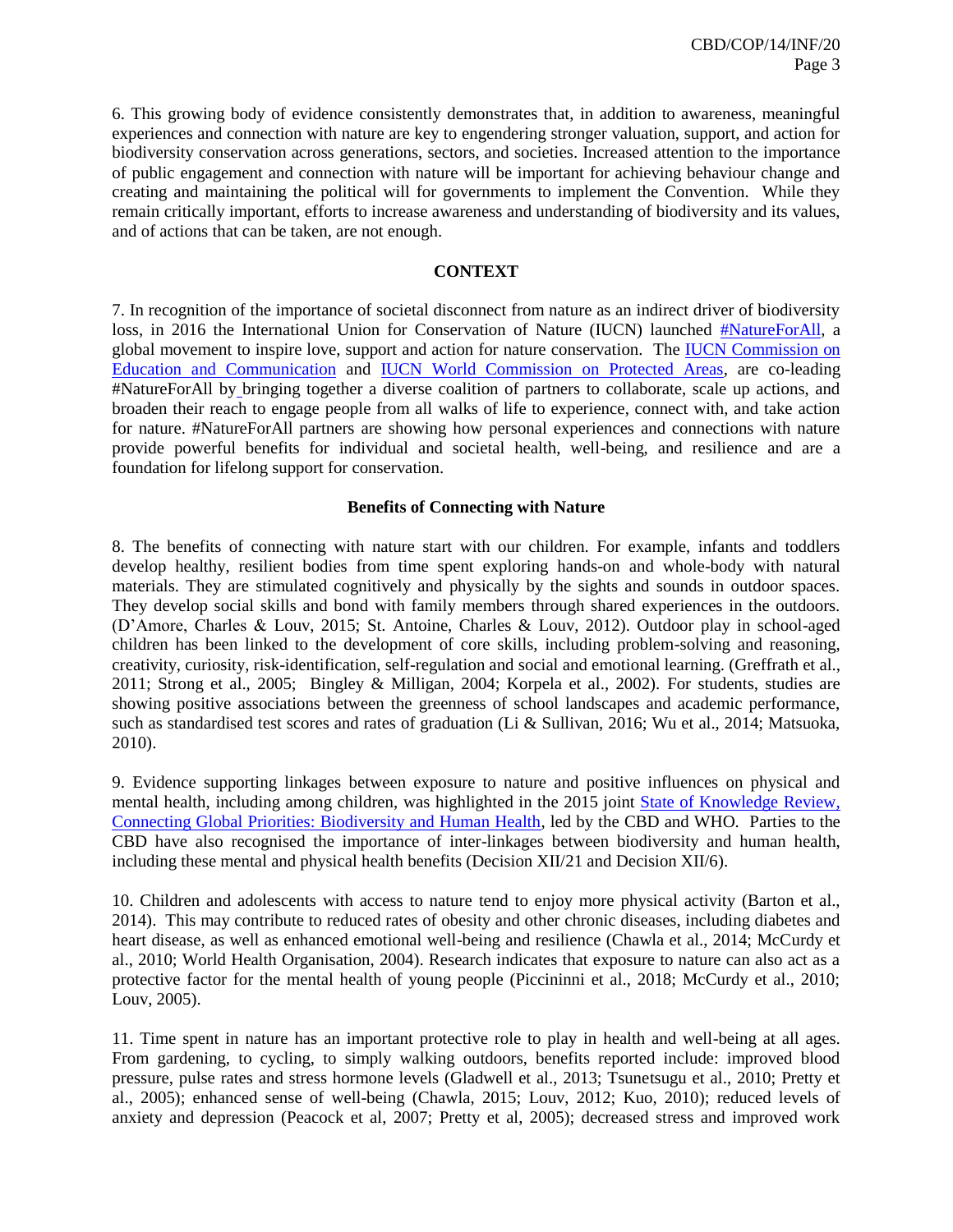CBD/COP/14/INF/20 Page 4

performance in office spaces (Kaplan & Kaplan, 1989); reduced incidents of aggressive behaviours among Alzheimer's patients in long-term care facilities (Mooney & Nicell, 1992).

12. Connecting with nature is a public health strategy that is often accessible and affordable for many populations, with research demonstrating not only protective values but restorative benefits as well. Positive impacts of nature exposure for adults can include fewer medications, faster recovery from surgery and shorter hospital stays (Maller et al., 2005; Ulrich 1984). Research studies similarly indicate a reduced need for medication and services among mental health patients, while the costs of medication for some conditions, such as Attention Deficit Hyperactivity Disorder (ADHD), may be mitigated when time in nature is considered as part of a treatment plan (Faculty of Public Health, 2010; Faber-Taylor & Kuo, 2009; Faber-Taylor et al., 2001; Faculty of Public Health, 2010).

13. In a rapidly urbanising world, community green and blue spaces not only support a range of health benefits, but can also foster social cohesion. Studies have demonstrated that urban residents living near nature tend to know and respect more of their neighbours. They also report higher levels of mutual trust and willingness to help one another, compared to their counterparts living in more barren surroundings (Kuo, 2010; Korpela et al., 2002; Kuo & Sullivan, 2001; Kuo et al., 1998). Researchers have found that nearby nature helps prevent crime and mitigate some of the psychological precursors to aggression and violence (Kuo, 2010; Kuo & Sullivan, 2001). Similarly, evidence suggests that greening of urban vacant lots can reduce rates of vandalism and violent crimes (Kondo et al., 2016).

14. Connecting people with nature presents economic opportunities as well, particularly within the tourism sector. Representing 10% of world GDP and 1 in 10 jobs globally, tourism has a decisive role to play in job and wealth creation, environmental protection and poverty alleviation (World Tourism Organisation, 2017). Nature-based tourism alone creates a diversity of jobs and contributes to the health of local, regional, and national economies. For example, the niche adventure tourism market, valued at \$263 billion, is one of the fastest growing categories of tourism globally. In Sub-Saharan Africa, the promotion of natural attractions and adventure opportunities helped increase tourism numbers from a small base of just 6.7 million visitors in 1990 to 33.8 million visitors by 2012 (Christie et al., 2014). In the United States, the outdoor recreation economy accounted for 2.0 percent (\$373.7 billion) of GDP in 2016, numbers that are larger and more sustainable than the contributions of industries such as mining and oil and gas extraction (1.4% of GDP) (Bureau of Economic Analysis, 2018).

15. Healthy nature has economic benefits. Healthy and accessible natural environments support healthy people. Healthy people reduce social costs. Achieving these benefits requires that we have access to nature.

#### **PATHWAYS TO BIODIVERSITY CONSERVATION BEHAVIOUR**

16. As is highlighted in [Article 8\(j\),](https://www.cbd.int/convention/articles/default.shtml?a=cbd-08) Parties to the CBD have agreed to respect, preserve and maintain knowledge, innovations and practices of Indigenous and local communities. Examples of Indigenous world views remind us that we are all one with nature. In the South Pacific, New Zealand's Maori people have traditionally held a deep connection to the environment, focused on their tribal lands and waters in particular. The Maori world view positions Maori as both part of the natural system and guardians for that system (Cowie et al, 2016). In Australia, Indigenous culture was founded on the belief that people and nature are created as one. Tribes had their own wisdom to connect them to the land or "country" (Gammage, 2011; Hendricks & Hall, 2012). For Indigenous peoples, the concept of "country" embodies sustainability. It is the holistic engagement of a person with a specific physical location that is both symbolic and real.

17. For example, in North and South America, Indigenous people have many ways of remembering and practicing Earth-based wisdom. Illustrative, for the Makunas, Eastern Tukanoan groups from the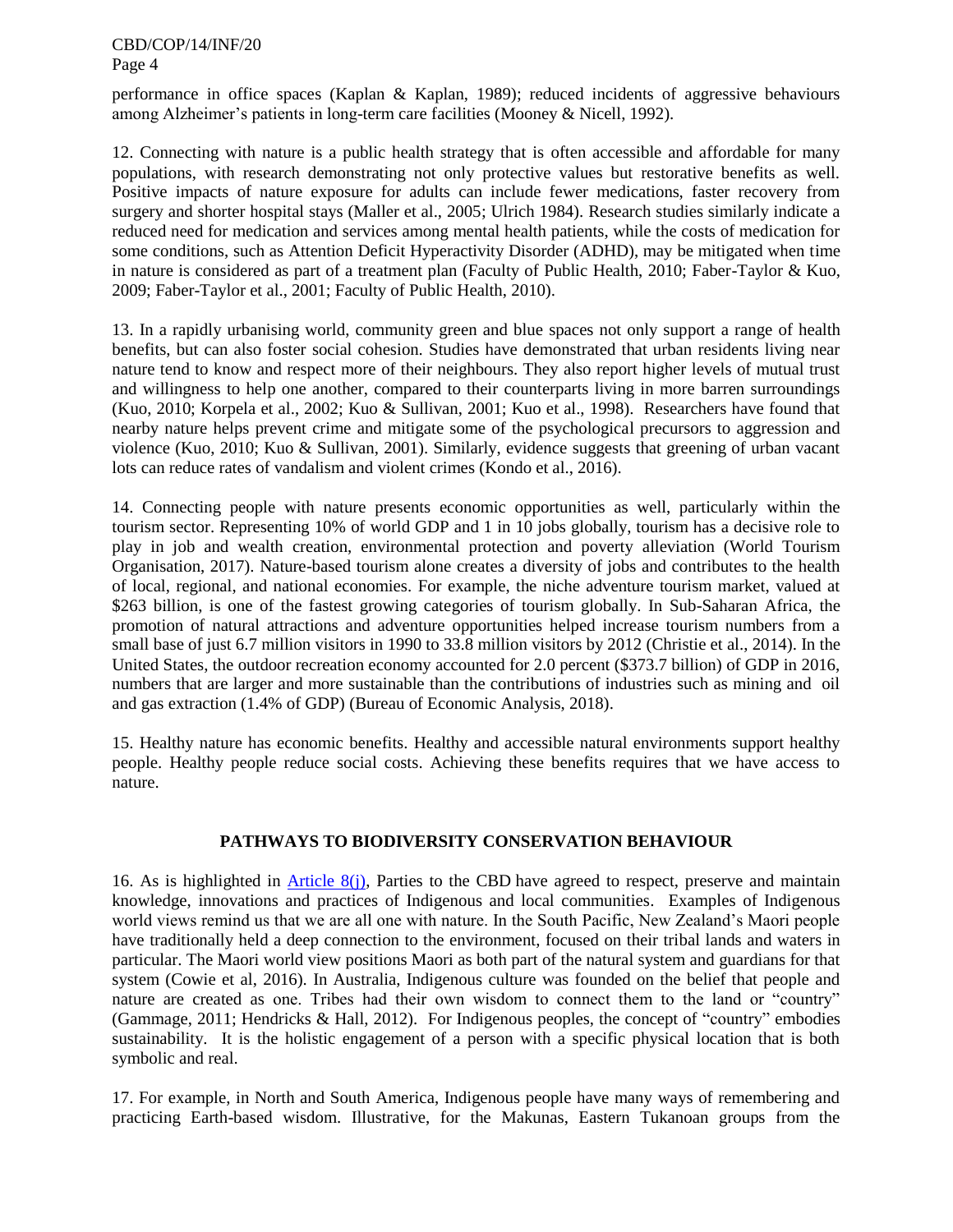Northwest Amazon, humans and non-human beings share many of the same places. There is no separation between beings. There is no separation between the visible and invisible, or between culture and nature, making evident the complete interdependence of all living beings. (L. Cayón, Antípoda N 7, 2008, p141-173)

18. Increasing evidence indicates that time with nature is critical because it can create a connectedness that is, an emotional affinity or love of nature, a oneness with all that is. Fortunately experiences in and connection to nature can be facilitated and enhanced throughout our lives, may start at any time, and occur in a variety of settings, including within wild, rural, and urban environments. In fact, connectedness with nature is emerging as a strong predictor of positive conservation behaviours (Mayer & Frantz, 2004; Braun & Dierkes, 2017; Otto & Pensini, 2017; Beery & Jorgensen, 2018).

19. A number of measures of connectedness have been developed in recent years and used to explore the relationship between connectedness and action to benefit the Earth (Tam, 2013; Nisbet et al, 2009). Wright et al, (2014) explain, "Nature connectedness refers to the degree to which individuals include nature as part of their identity through a sense of oneness between themselves and the natural world," and observe, "(T)here is evidence demonstrating that those who are more connected are more supportive of conservation, and that nature connectedness predicts environmental concern." Frantz and Mayer (2004) describe connectedness as a sense of "we-ness," which as a psychological process helps humans to feel empathy for nature, to care for nature, and to feel committed to its protection

20. To increase awareness of and action for biodiversity and its values globally, connectedness provides necessary preconditions for realising desired conservation outcomes. Connectedness takes many forms. It can be stimulated, maintained and enhanced in various ways. However formed, it is a strong predictor of conservation and pro-environment behaviour for people of any age. It can be so powerful that it becomes a way of life, a lifestyle that benefits everyone—from self to others to the environment.

21. Studies have demonstrated a positive relationship between the level of involvement in nature-based activities as diverse as fishing, SCUBA diving and bird watching, and an individual's concern for the resources on which their activity depends (Oh & Ditton, 2008; Oh & Ditton, 2006; Thapa, Grefe & Meyer, 2006; Cheung, Lo & Fok, 2017; Hvenegaard, 2002; McFarlane & Boxall, 1996). Others have found an association between people's attachment to the specific places where they interact with nature and their tendency to care for the Earth, suggesting that people who develop a sense of place are more likely to want to protect that place and to oppose the degradation of its environment (Tonge et al. 2015; Ramkissoon, Smith & Weiler, 2013; Halpenny, 2010; Stedman, 2002; Vaske & Kobrin, 2001). Some studies have suggested these links extend to more general care for the environment in everyday life (Halpenny, 2010; Vaske & Kobrin, 2001).

22. For those who already have positive attitudes toward the Earth, regular time in nature may play an affirming role by keeping it "top of mind" and increasing the likelihood that they will take action to its advantage (Thapa, 2010; Tarrant & Green, 1999; Manfredo, Yuan & McGuire, 1992). Making nature a part of people's daily lives, habitual experiences, and regular, even frequent, experiences outdoors in nature are encouraged (Kellert et al, 2017).

23. Many people today, especially those with little or no connection to nature through direct experience, need and benefit from the company of family and friends to inspire joyful time in natural spaces. Such experience can be satisfied by places of nearby nature, which are the most accessible for most people.

24. A powerful and effective approach to engaging families and friends is occurring through the growth, internationally, of locally-driven, self-organising, groups of people interested in getting children outdoors in nature on a regular basis. Research conducted on some of these groups is finding enormous benefits to family bonding, enhanced confidence and creativity on the part of children, appreciation and respect for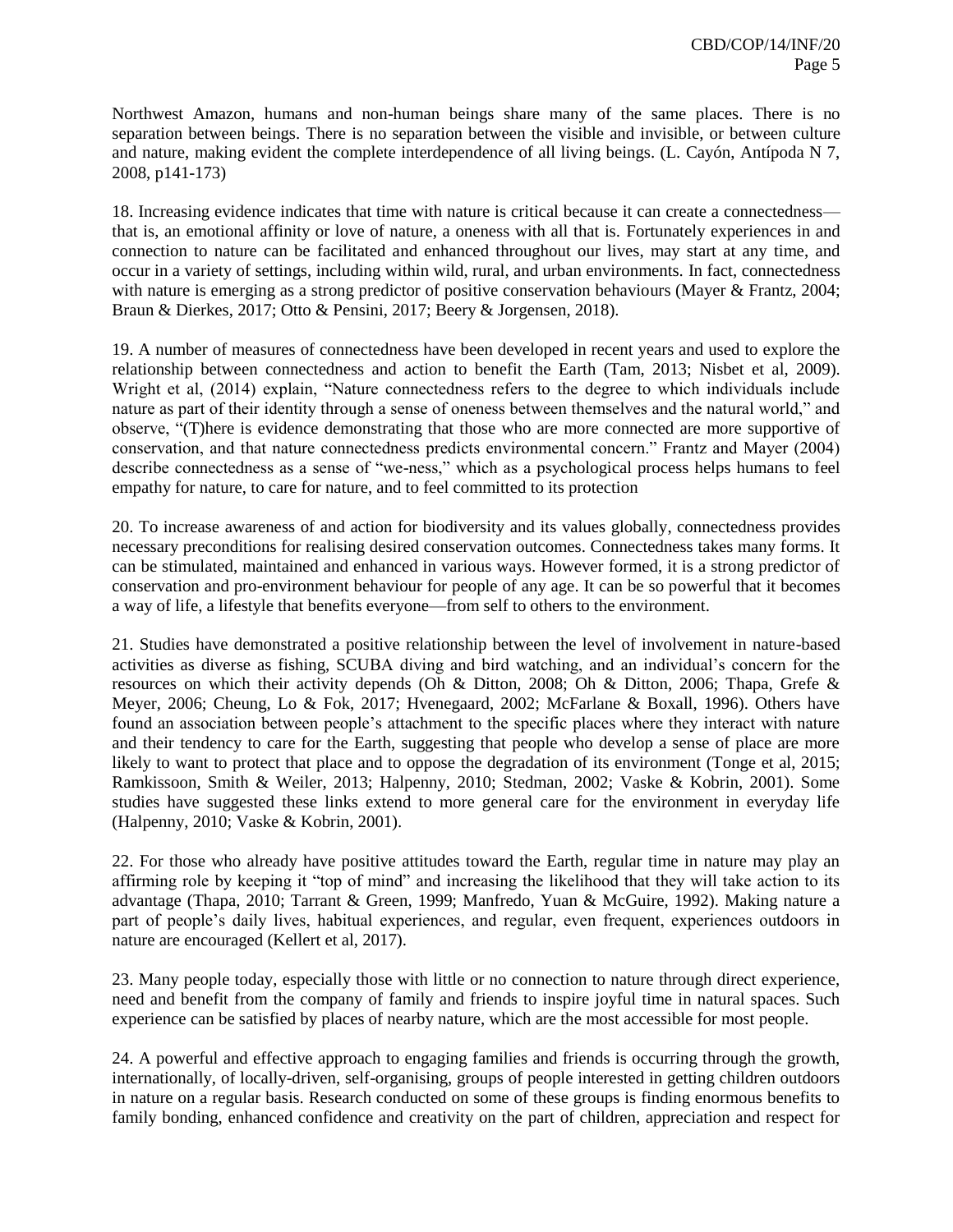CBD/COP/14/INF/20 Page 6

their children's interests and strengths on the part of parents, and also increasing connectedness with nature (D'Amore, 2015; D'Amore & Chawla, 2017).

25. More than 40 years of research shows that meaningful childhood experiences in nature are connected to adult conservation behaviours. Findings based on diverse samples of people from many parts of the world demonstrate that two factors contribute most to children developing into adults who take action to benefit the Earth: positive direct experiences in nature during childhood and role models of care for nature by someone close to the child—for example, a parent, grandparent, or other trusted guardian (Chawla, 1998; Chawla, 2006; Chawla, 2009; Chawla & Derr, 2012).

26. In building pathways to conservation behaviour, intention, affect, emotions, and a subtle range of influences are all part of the process. Awareness and knowledge alone will not make the difference. Direct experiences, self-directed learning and play, repeated exposures, a perceived belief in one's own personal efficacy, a caring mentor, and an emotional bond or connectedness—these are among the strongest influencers.

27. Lack of personal experiences with nature, as well as lack of understanding of Indigenous relationships with nature, limit our understanding of environmental challenges and appropriate actions to address those challenges (Cajete, 2015). However, we humans are capable of reversing the trends of the immediate past and present in order to achieve a new and healthy relationship with nature, a relationship that embodies an inherently regenerative and life-nurturing way of being on Earth. This regenerative relationship, combined with informed and responsible action, will achieve a healing time on Earth. In the process, we will heal ourselves.

#### **RECOMMENDATIONS FOR ACTION**

28. For humans to thrive in harmony with nature, we must also recognise that barriers remain to increasing connectedness. Many attributes of contemporary life throughout the world contribute to disconnect between people and nature. These include, for example: Fear and perceptions; competing priorities; cultural differences; degraded environments; lack of resources; lack of transportation or access; school and academic environments; urbanisation.

29. Governments, organisations, and individuals across the world are implementing policies and practices to overcome these barriers. Below, we provide recommendations for programmes and policies that would support increased connectedness between people and nature. Additional examples of policy initiatives and proposed policy directions from global to local levels that would support implementation are provided in [CBD/SBSTTA/22/INF/34](https://www.cbd.int/doc/c/02cf/9ec2/f64730cb93e3aedbfa736c83/sbstta-22-inf-34-en.pdf) and Charles et al (2018).

30. The evidence synthesized by Charles et al. (2018) and briefly reviewed here supports action in several areas:

- Take action for our children
- Take action for our health
- Take action for our communities
- Take action for our economies

#### **Proposed Policy Directions to Connect People with Nature**

31. Sectoral policies that would support these actions include:

 Education and child care policies that enable time outdoors in nature and experiential learning about nature in early childhood and throughout life;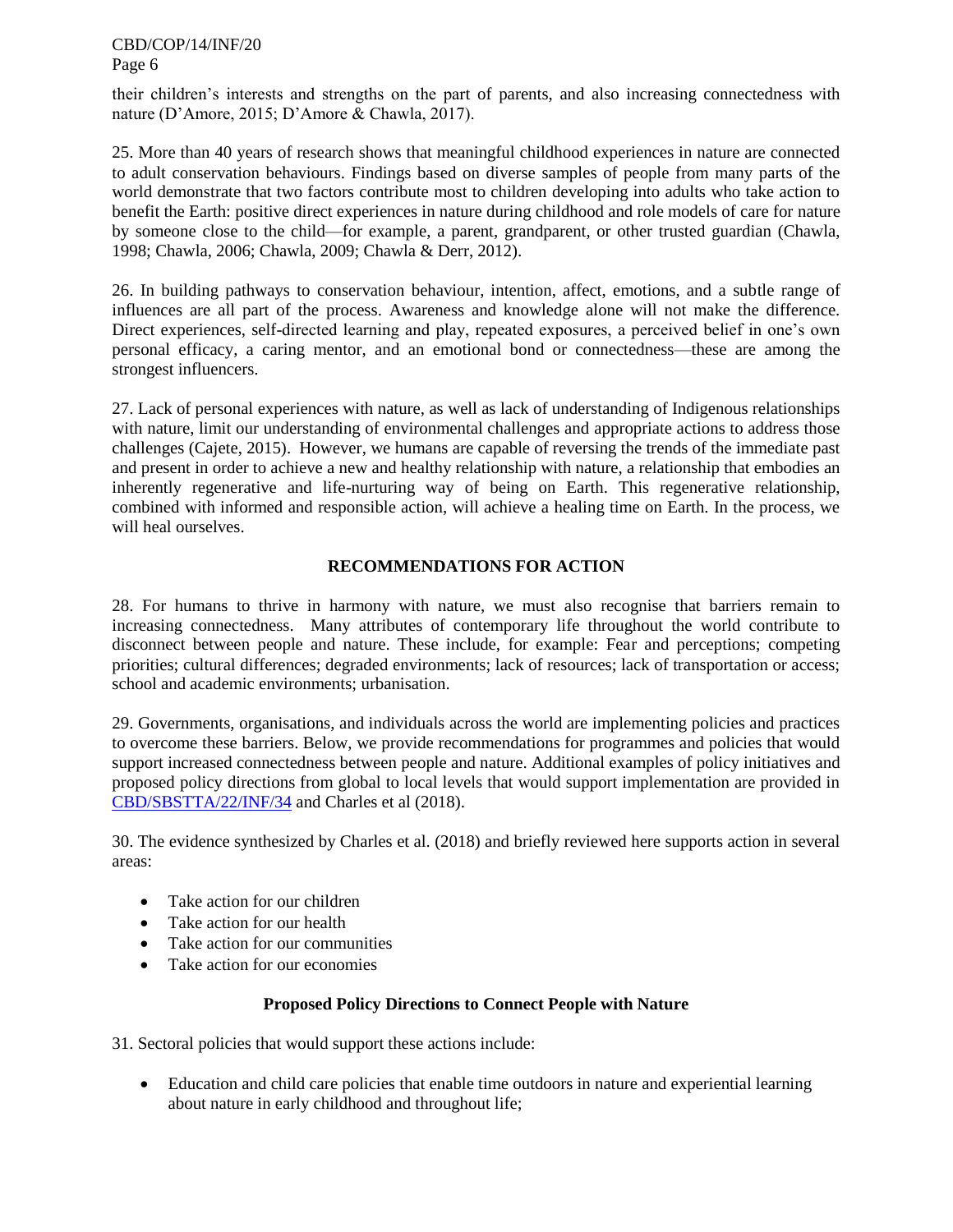- Health and elder care policies that embrace contact with nature as a mechanism for delivering physical and mental health benefits for all people of all ages;
- Community planning and urban development policies to create nature-rich cities that include parks and protected areas tailored to maximize the co-benefits for people and nature;
- Parks, outdoor recreation, and tourism policies that encourage family-friendly experiences; interpretive programmes; and outdoor, nature-based and experiential education;
- Arts and culture policies that promote the integration of culture and nature to develop a sense of oneness with nature while celebrating stories of connection and healing;
- Policies that encourage private sector investment in environmentally sustainable programming, infrastructure, and innovative solutions for connecting people with nature; and
- Policies that call for biodiversity conservation organisations to work across sectors so that all people, equitably and inclusively, experience the diverse benefits of connectedness with nature.

32. In order to create conditions for the development and implementation of policies and actions such as those described above, enhanced efforts to achieve Aichi Biodiversity Target 1, including coordination and implementation of CBD Decisions XII/2C, XIII/22, and XIII/6 should continue.

33. In addition, Parties to the CBD should consider enhanced action on connecting people with nature as a vehicle for achieving Target 1 and inspiring pro-conservation attitudes and behaviours, thereby accelerating progress towards achievement of other Aichi Biodiversity Targets and implementation of other initiatives carried out under the Convention, including recent decisions such as Decision XIII/6 on biodiversity and human health and Decision XIII/3 on mainstreaming).

34. The Post-2020 Biodiversity Framework should recognise growing societal disconnect from nature (e.g., through rapid urbanisation and other processes) as an important indirect driver of biodiversity loss; and it should include strategies for addressing this disconnect in order to bring about the transformations necessary to halt biodiversity loss and achieve the UN SDGs. Evidence about effective strategies for reversing the influence of disconnect from nature as a driver of biodiversity loss, such as that presented, should be used to guide post-2020 target-setting.

35. As Parties begin to prepare the post-2020 Biodiversity Framework, they should consider how enhanced action on connecting people with nature can be integrated into a renewed Strategic Plan. For example, a renewed version of Aichi Biodiversity Target 1 (or its equivalent in the Post-2020 Framework) should not only address awareness but also actions to increase connectedness of people from all walks of life with nature in order to inspire significantly-enhanced, broad-based public and cross-sectoral action on biodiversity conservation.

## **CONCLUSION: A CALL FOR INSPIRED ACTION**

36. The time is now. The evidence is clear. One of the most important things that any of us can do for ourselves, those we love, people throughout the world, and the living systems that support us all is to connect with nature. That connection can start in the simplest of ways, beginning in childhood and renewing through all the stages of life. It can take many forms, and occur in many ways. It requires places and spaces for people to connect with nature's richness and complexity from backyards to apartment rooftops, on city streets and rural roadways, on school grounds and in urban neighbourhoods, from wild protected areas to public urban spaces. Connecting with nature helps to bring us all peace and good health, and provides the foundation for resilient, healthy ecosystems to thrive and remain for generations to come.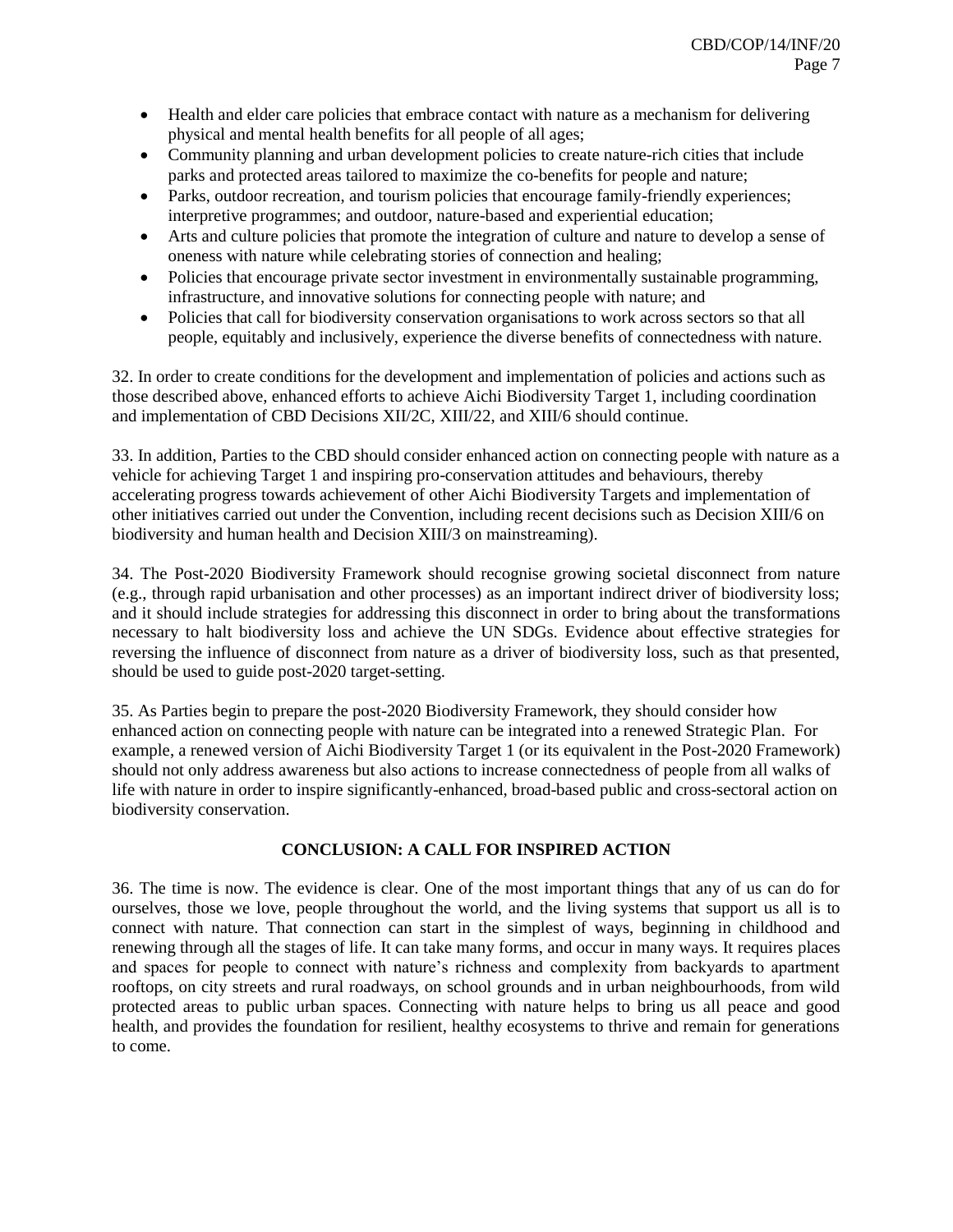#### **REFERENCES**

- #NatureForAll. 2017: The #NatureForAll playbook: An action guide for inspiring love of nature. Gland: The International Union for Conservation of Nature (IUCN)World Commission on Protected Areas and IUCN Commission on Education and Communication. 28p. http://www.natureforall.global/natureforall-playbook
- Bamberg, S., & Möser, G. 2006: Twenty years after Hines, Hungerford, and Tomera: A new metaanalysis of psycho-social determinants of pro-environmental behaviour. Journal of Environmental Psychology 27:14-25.
- Becker, C., et al. 2017: Effects of regular classes in outdoor education settings: A systematic review on students' learning, social and health dimensions. International Journal of Environmental Research and Public Health 14.
- Beery, T.H. 2013: Nordic in nature: Friluftsliv and environmental connectedness. Environmental Education Research 19(1): 94–117.
- Beery, T., Jørgensen, K.A. 2018: Children in nature: Sensory engagement and the experience of biodiversity. Environmental Education Research 24(1): 13-25.
- Braun, T., Dierkes, P. 2017: Connecting students to nature: How intensity of nature experience and student age influence the success of outdoor education programmes. Environmental Education Research 23(7): 937-949.
- Cajete, G. 2015: Indigenous community: Rekindling the teachings of the seventh fire. Living Justice Press.
- Cayón, L. 2008: Ide ma: The path of water space, shamanism and person among the Makuna. Antipoda: Journal of Anthropology and Archeology, 7: 141-173.
- Charles, C. et al. 2018: Home to us all: How connecting with nature helps us care for ourselves and the earth. Children & Nature Network. (Draft; publication pending.)
- Charles, C., & Senauer, A. 2010: Children's contact with the outdoors and nature: A focus on educators and educational settings. Children and Nature Network. www.childrenandnature.org/downloads/Educationsynthesis.pdf
- Charles, C., Wheeler, K. 2012: Children & Nature Worldwide: An exploration of children's experiences of the outdoors and nature with associated risks and benefits. Children and Nature Network. https://www.childrenandnature.org/wp-

content/uploads/2015/04/CECCNNWorldwideResearch.pdf

- Chawla, L. 2006: Learning to love the natural world enough to protect it. Barn nr. 2:57-58.
- Chawla, L. 2009: Growing up green: Becoming an agent of care for the natural world. Journal of Developmental Processes 4(1): 6-23.
- Chawla, L. 2015: Benefits of nature contact for children. Journal of Planning Literature 30(4): 433-452.
- Chawla, L., Derr, V. 2012: The development of conservation behaviors in childhood and youth. The Oxford Handbook of Environmental and Conservation Psychology, 527-555.
- Cheung, L.T.; Lo, A. Y.; Fok, L. 2017: Recreational specialization and ecologically responsible behaviour of Chinese birdwatchers in Hong Kong. Journal of Sustainable Tourism 25: 817–831.
- Convention on Biological Diversity Subsidiary Body on Scientific and Technical and Technological Advice. 2018: CBD/SBSTTA/22/INF/34: Evidence supporting enhanced action on connecting people with nature as a key strategy for achieving the Aichi biodiversity targets implementing the Convention on Biological Diversity post-2020. https://www.cbd.int/doc/c/02cf/9ec2/f64730cb93e3aedbfa736c83/sbstta-22-inf-34-en.pdf
- Cowie, L.J.; Greaves, L.M.; Milfont, T.L.; Houkamau, C.A.; Sibley, C.G. 2016: Indigenous identity and environmental values: Do spirituality and political consciousness predict environmental regard among Māori? International Perspectives in Psyschology: Research, Practice, Consultation 5(4): 228–244.
- D'Amore, C. 2015: Family nature clubs: Creating the conditions for social and environmental connection and care. Ann Arbor: Proquest LLC.
- D'Amore, C., Charles, C., and Louv, R. 2015: Thriving through nature: Fostering children's executive functioning skills. Children & Nature Network.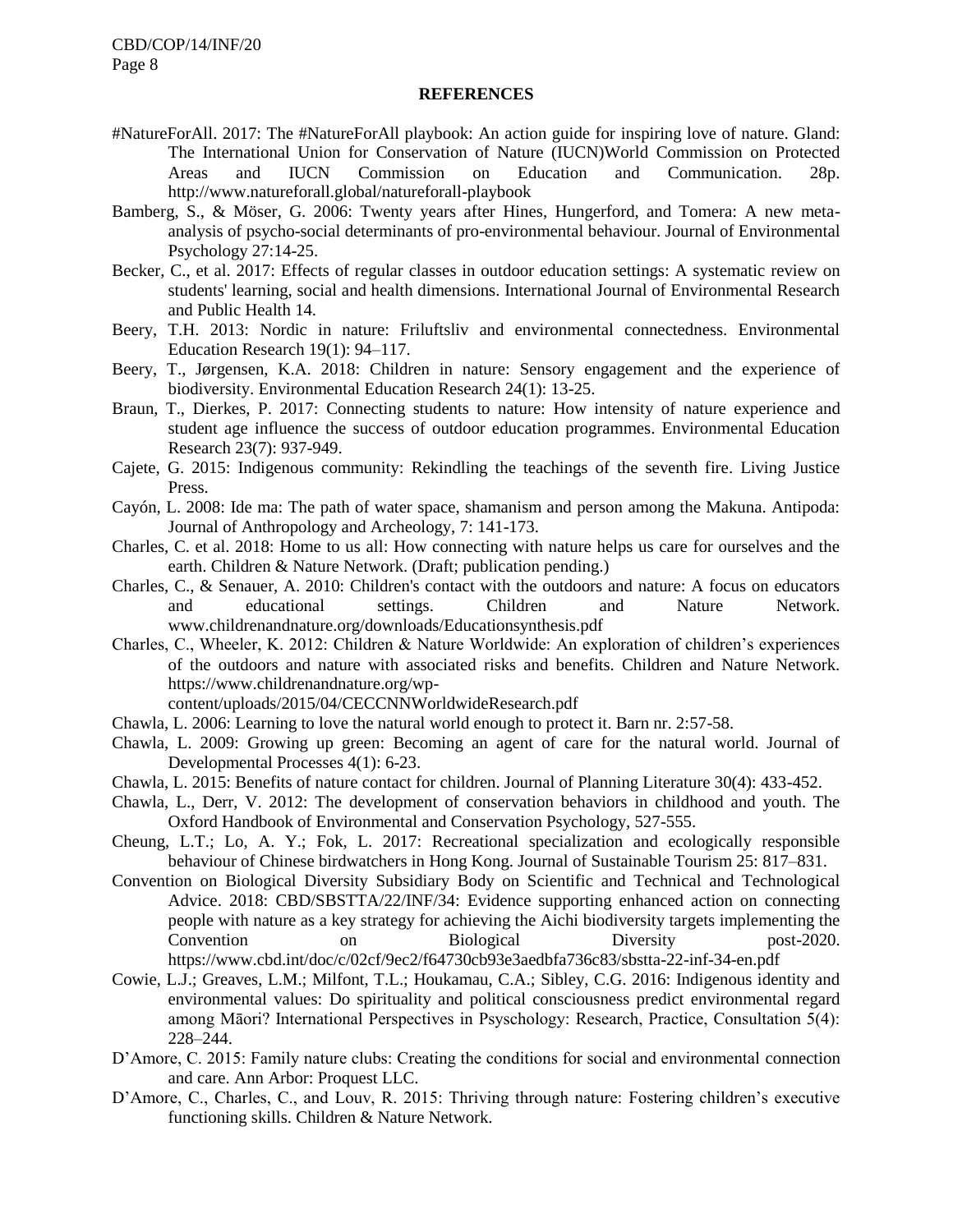- D'Amore, C., Chawla, L. 2017: Many children in the woods: Applying principles of community-based social marketing to a family nature club. Ecopsychology 9(4): 232-240.
- Dadvand, P., et al. 2018: The association between lifelong greenspace exposure and 3-dimensional brain magnetic resonance imaging in Barcelona schoolchildren. Environmental Health Perspectives.
- Ehrenfeld, J. R., and A. J. Hoffman. 2013: Flourishing: A frank conversation about sustainability. Stanford: Stanford University Press.
- Gammage, Bill. 2011: The biggest estate on earth: How Aborigines made Australia. Allen & Unwin, ISBN 978-1-74237-748-3.
- Goralnik, L.; Nelson, M.P. 2011: Framing a philosophy of environmental action: Aldo Leopold, John Muir, and the importance of community. Journal of Environmental Education 42(3): 181–192.
- Green, C. 2018: Children's Environmental Identity Development: Negotiating inner and outer tensions in natural world socialization. New York, NY: Peter Lang.
- Halpenny, E. 2010: Pro-environmental behaviours and park visitors: The effect of place attachment. Journal of Environmental Psychology 30: 409–421.
- Hall, Gerard, and Joan Hendriks, eds. 2012: Dreaming a new earth. Melbourne, VIC: Mosaic Press.
- Hinds, J.; Sparks, P. 2009: Investigating environmental identity, wellbeing and meaning. Ecopsychology 1(4): 181–186.
- Hsu, S-H. 2017: Significant life experiences affect environmental action: A critical review of Taiwanese research. Japanese Journal of Environmental Education 26(4): 51-56.
- Hungerford, H. R., & Volk, T. L. 1990: Changing learner behavior through environmental education. Journal of Environmental Education 21: 8-22.
- Hvenegaard, G.T. 2002: Birder specialization differences in conservation involvement, demographics, and motivations. Human Dimensions of Wildlife 7: 21–36.
- Jordan K and Kristjánsson K. 2017: Sustainability, virtue ethics, and the virtue of harmony with nature. Environmental Education Research 23(9): 1205–1229.
- Kals, E.; Schumacher, D.; Montada, L. 1999: Emotional affinity toward nature as a motivational basis to protect nature. Environment and Behavior 31(2): 178–202.
- Kellert, S., Case, D.J., et al. 2017: The nature of Americans: Disconnections and recommendations for reconnection. DJ Case and Associates. https://natureofamericans.org/sites/default/files/reports/Nature-of-Americans\_National\_Report\_1.3\_4-26-17.pdf
- Klöckner, C.A. 2013: A comprehensive model of the psychology of environmental behaviour: A metaanalysis. Global Environmental Change 23(50): 1028-1038.
- Kuo, F. 2010: Parks and other green environments: Essential components of a healthy human habitat. Washington D.C.: National Recreation and Park Association.
- Louv, R. 2005: Last child in the woods: Saving our children from nature-deficit disorder. Chapel Hill, NC: Algonquin Books. 323p.
- Louv, R. 2012: The nature principle: Reconnecting with life in a virtual age. Chapel Hill, NC: Algonquin Books. 352p.
- Manfredo, M.J.; Yuan, S.M.; McGuire, F.A. 1992: The influence of attitude accessibility on attitudebehavior relationships: Implications for recreation research. Journal of Leisure Research 24(2): 157–170.
- Mayer, F.S.; Frantz, C.M. 2004: The connectedness to nature scale: A measure of individuals' feeling in community with nature. Journal of Environmental Psychology 24: 503–515.
- McFarlane, B.L.; Boxall, P.C. 1996: Participation in wildlife conservation by birdwatchers. Human Dimensions of Wildlife 1(3): 1–14
- Oh, C.; Ditton, R.B. 2006: Using recreation specialization to understand multi-attribute management preferences. Leisure Sciences 28: 369–384.
- Oh, C.; Ditton, R.B. 2008: Using recreation specialization to understand conservation support. Journal of Leisure Research 40(4): 556–573.